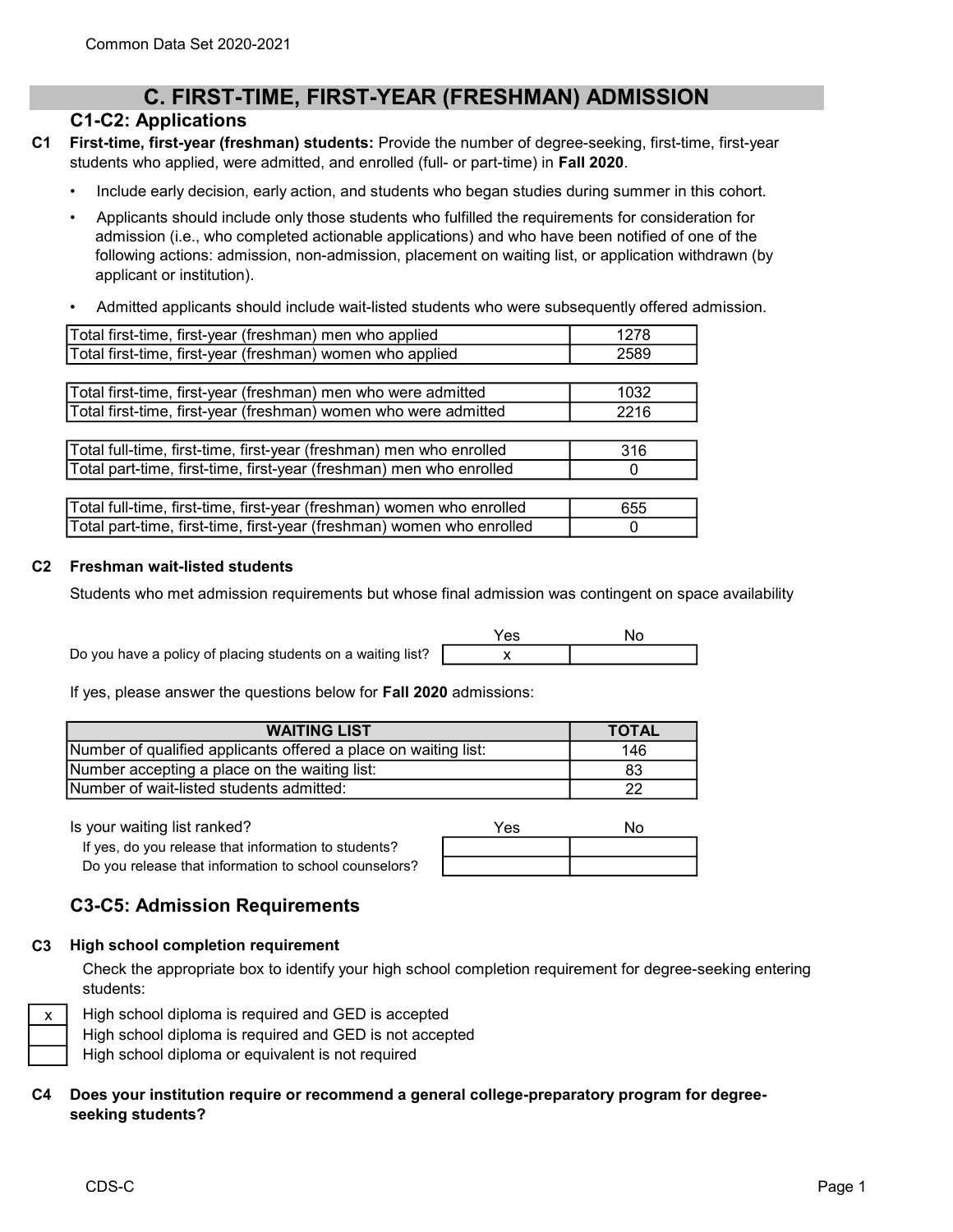x Require Recommend

Neither require nor recommend

C5 Distribution of high school units required and/or recommended. Specify the distribution of academic high school course units required and/or recommended of all or most degree-seeking students using Carnegie units (one unit equals one year of study or its equivalent). If you use a different system for calculating units, please convert.

|                               | <b>Units</b>    | <b>Units</b>       |  |
|-------------------------------|-----------------|--------------------|--|
|                               | <b>Required</b> | <b>Recommended</b> |  |
| Total academic units          |                 |                    |  |
| English                       | 4               | 4                  |  |
| <b>Mathematics</b>            |                 | 3                  |  |
| Science                       | 3               | 2                  |  |
| Of these, units that must be  | 3               | 2                  |  |
| lab                           |                 |                    |  |
| Foreign language              |                 | 2                  |  |
| Social studies                |                 |                    |  |
| History                       | 2               | 3                  |  |
| Academic electives            |                 |                    |  |
| <b>Computer Science</b>       |                 |                    |  |
| <b>Visual/Performing Arts</b> |                 |                    |  |
| Other (specify)               |                 |                    |  |

## C6-C7: Basis for Selection

C6 Do you have an open admission policy, under which virtually all secondary school graduates or students with GED equivalency diplomas are admitted without regard to academic record, test scores, or other qualifications? If so, check which applies:

Open admission policy as described above for all students

Open admission policy as described above for most students, but--

- selective admission for out-of-state students
- selective admission to some programs

 $x \mid$  other (explain):

Samford has a holisitc admission review process that takes many factors into consideration

#### C7 Relative importance of each of the following academic and nonacademic factors in your first-time, first-year, degree-seeking (freshman) admission decisions.

|                                   | <b>Very Important</b> | Important | <b>Considered</b> | <b>Not Considered</b> |  |
|-----------------------------------|-----------------------|-----------|-------------------|-----------------------|--|
| <b>Academic</b>                   |                       |           |                   |                       |  |
|                                   |                       | X         |                   |                       |  |
| Rigor of secondary school record  |                       |           |                   |                       |  |
| Class rank                        |                       |           | X                 |                       |  |
| Academic GPA                      | X                     |           |                   |                       |  |
| Standardized test scores          | X                     |           |                   |                       |  |
| <b>Application Essay</b>          | x                     |           |                   |                       |  |
| Recommendation(s)                 | X                     |           |                   |                       |  |
| Nonacademic                       |                       |           |                   |                       |  |
| Interview                         |                       |           |                   | X                     |  |
| <b>Extracurricular activities</b> |                       |           | X                 |                       |  |
| Talent/ability                    |                       |           | х                 |                       |  |
| Character/personal qualities      | x                     |           |                   |                       |  |
| First generation                  |                       |           | X                 |                       |  |
| Alumni/ae relation                |                       |           |                   | x                     |  |
| Geographical residence            |                       |           |                   | x                     |  |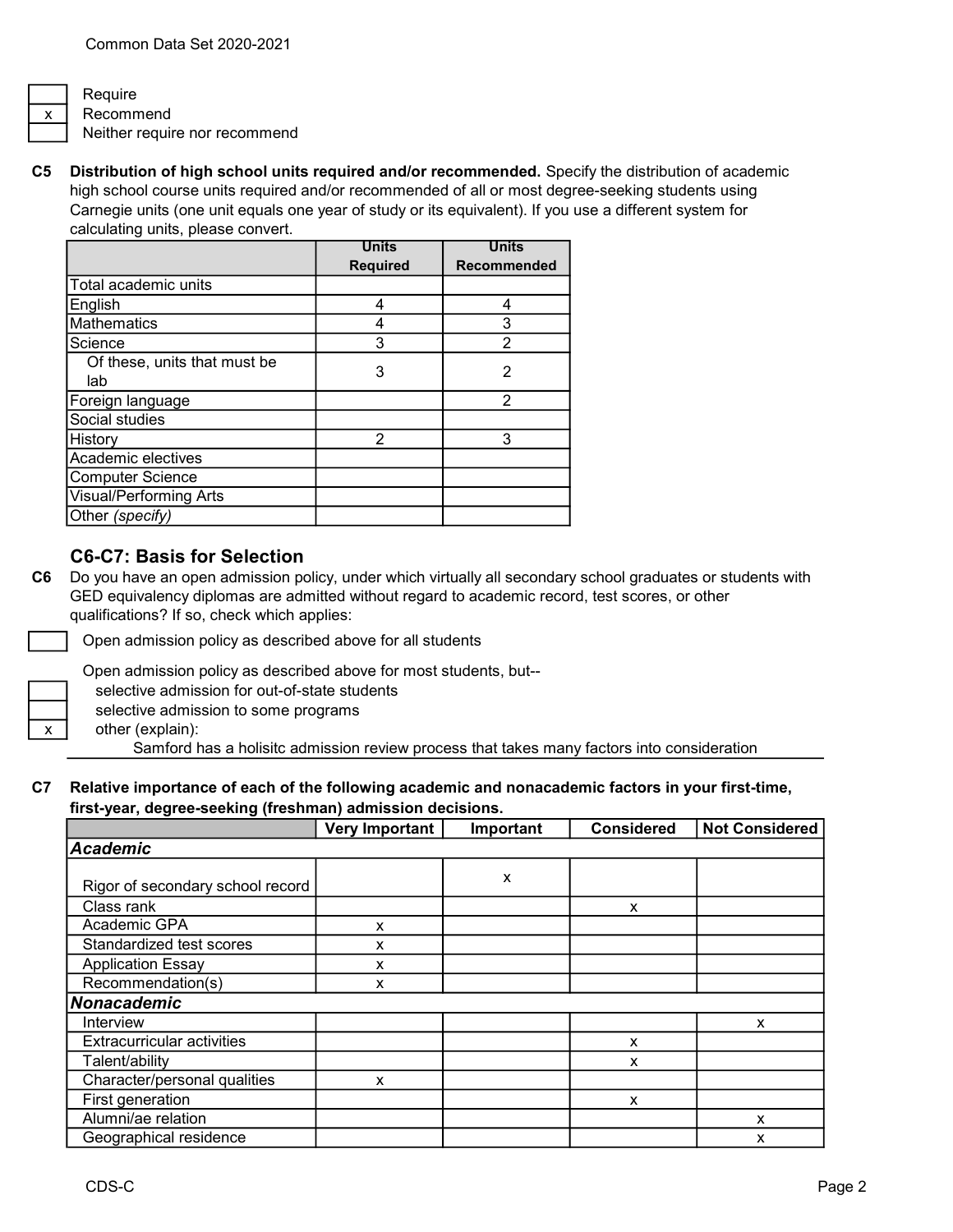| State residency                  |  |  |
|----------------------------------|--|--|
| Religious affiliation/commitment |  |  |
| Racial/ethnic status             |  |  |
| Volunteer work                   |  |  |
| Work experience                  |  |  |
| Level of applicant's interest    |  |  |

# C8: SAT and ACT Policies

#### Entrance exams

Does your institution make use of SAT, ACT, or SAT Subject Test scores in admission decisions for first-time, first-year, degree-seeking applicants?

| Yes | No |
|-----|----|
|     |    |

C8A If yes, place check marks in the appropriate boxes below to reflect your institution's policies for use in admission for Fall 2022.

|                              | <b>ADMISSION</b> |           |                         |                                        |          |
|------------------------------|------------------|-----------|-------------------------|----------------------------------------|----------|
|                              | <b>Require</b>   | Recommend | <b>Require for Some</b> | <b>Consider if</b><br><b>Submitted</b> | Not Used |
| <b>SAT or ACT</b>            |                  |           |                         | х                                      |          |
| <b>ACT Only</b>              |                  |           |                         |                                        |          |
| <b>SAT Only</b>              |                  |           |                         |                                        |          |
| SAT and SAT Subject Tests or |                  |           |                         |                                        |          |
| <b>ACT</b>                   |                  |           |                         |                                        |          |
| <b>SAT Subject Tests</b>     |                  |           |                         |                                        |          |

C8B If your institution will make use of the ACT in admission decisions for first-time, first-year, degree-seeking applicants for Fall 2022 please indicate which ONE of the following applies (regardless of whether the writing score will be used in the admissions process):



ACT with writing required

ACT with writing recommended

ACT with or without writing accepted

C8B If your institution will make use of the SAT in admission decisions for first-time, first-year, degree-seeking applicants for Fall 2022 please indicate which ONE of the following applies (regardless of whether the Essay score will be used in the admissions process):



SAT with Essay component required

SAT with Essay component recommended

SAT with or without Essay component accepted

C8C Please indicate how your institution will use the SAT or ACT essay component; check all that apply.

|                                  | <b>SAT essay</b> | <b>ACT essay</b> |
|----------------------------------|------------------|------------------|
| For admission                    |                  |                  |
| For placement                    |                  |                  |
| For advising                     |                  |                  |
| In place of an application essay |                  |                  |
| As a validity check on the       |                  |                  |
| application process              |                  |                  |
| No college policy as of now      |                  |                  |
| Not using essay component        | x                |                  |

C8D In addition, does your institution use applicants' test scores for academic advising?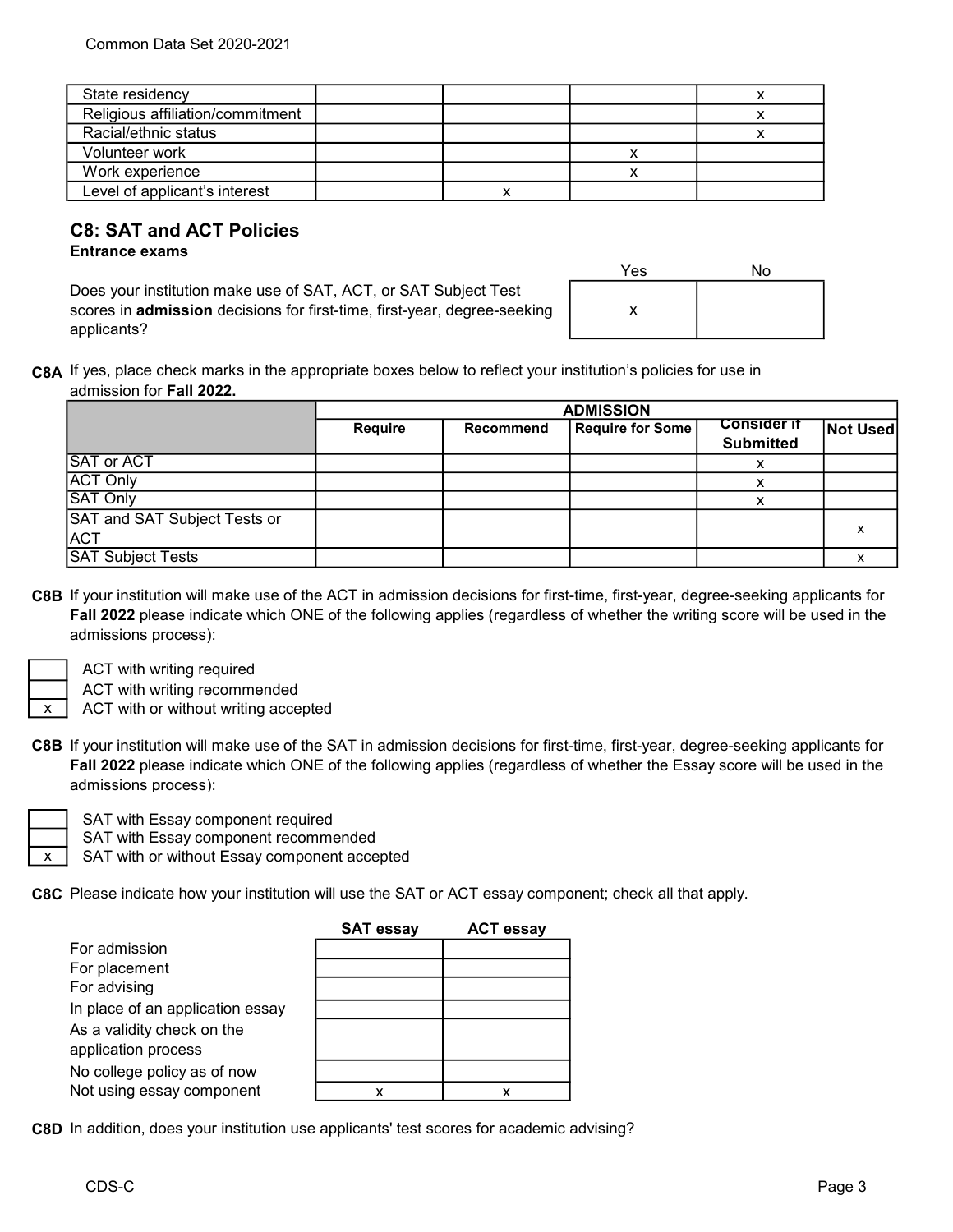- **Yes** No
- C8E Latest date by which SAT or ACT scores must be received for fall-term admission prior to enrollment Latest date by which SAT Subject Test scores must be received for fall-term admission

C8F If necessary, use this space to clarify your test policies (e.g., if tests are recommended for some students, or if tests are not required of some students):

C8G Please indicate which tests your institution uses for placement (e.g., state tests):

| х | SAT                      |
|---|--------------------------|
| X | ACT                      |
|   | <b>SAT Subject Tests</b> |
| х | АP                       |
| X | CLEP                     |
| X | Institutional Exam       |
|   | State Exam (specify):    |
|   |                          |

## C9-C12: Freshman Profile

Provide information for ALL enrolled, degree-seeking, full-time and part-time, first-time, first-year (freshman) students enrolled in Fall 2020, including students who began studies during summer, international students/nonresident aliens, and students admitted under special arrangements.

## C9 Percent and number of first-time, first-year (freshman) students enrolled in Fall 2020 who submitted national standardized (SAT/ACT) test scores.

- Include information for ALL enrolled, degree-seeking, first-time, first-year (freshman) students who submitted test scores.
- Do not include partial test scores (e.g., mathematics scores but not critical reading for a category of students) or combine other standardized test results (such as TOEFL) in this item.
- Do not convert SAT scores to ACT scores and vice versa.
- If a student submitted multiple sets of scores for a single test, report this information according to how you use the data. For example: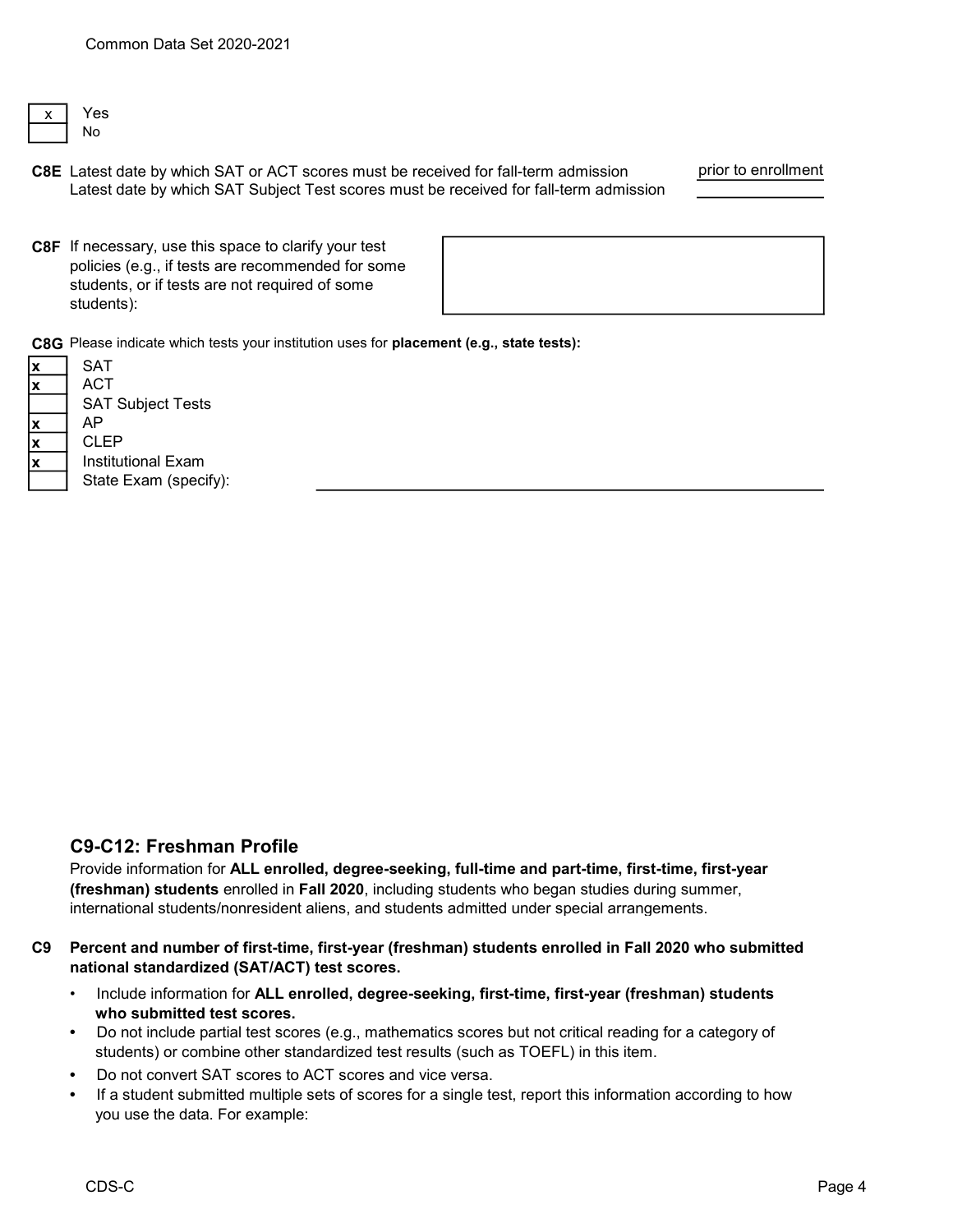- If you consider the highest scores from either submission, use the highest combination of scores (e.g., verbal from one submission, math from the other).
- If you average the scores, use the average to report the scores.

|                              | Percent | Number |
|------------------------------|---------|--------|
| <b>Submitting SAT Scores</b> | 37%     | 356    |
| <b>Submitting ACT Scores</b> | 82%     | 794    |

For each assessment listed below, report the score that represents the 25th percentile (the score that 25 percent of the freshman population scored at or below) and the 75th percentile score (the score that 25 percent scored at or above).

| <b>Assessment</b>                     | <b>25th Percentile</b> | <b>75th Percentile</b> |  |
|---------------------------------------|------------------------|------------------------|--|
| <b>SAT Composite</b>                  | 1060                   | 1230                   |  |
| <b>SAT Evidence-Based Reading and</b> | 540                    |                        |  |
| Writing                               |                        | 640                    |  |
| <b>SAT Math</b>                       | 520                    | 600                    |  |
| <b>ACT Composite</b>                  | 23                     | 29                     |  |
| <b>ACT Math</b>                       | 21                     | 27                     |  |
| <b>ACT English</b>                    | 23                     | 32                     |  |
| <b>ACT Writing</b>                    | 23                     | 32                     |  |

Percent of first-time, first-year (freshman) students with scores in each range:

| <b>Score Range</b>   | <b>SAT Evidence-</b><br><b>Based Reading</b> | <b>SAT Math</b> |
|----------------------|----------------------------------------------|-----------------|
|                      | and Writing                                  |                 |
| 700-800              | 4.00%                                        | 3.00%           |
| 600-699              | 46.00%                                       | 26.00%          |
| 500-599              | 40.00%                                       | 57.00%          |
| 400-499              | 10.00%                                       | 13.00%          |
| 300-399              |                                              | 1.00%           |
| 200-299              |                                              |                 |
| Totals should = 100% | 100.00%                                      | 100.00%         |

| <b>Score Range</b>   | <b>SAT Composite</b> |
|----------------------|----------------------|
| 1400-1600            | 3%                   |
| 1200-1399            | 30%                  |
| 1000-1199            | 59%                  |
| 800-999              | 8%                   |
| 600-799              |                      |
| 400-599              |                      |
| Totals should = 100% | 100.00%              |

| <b>Score Range</b>   | <b>ACT Composite</b> | <b>ACT English</b> | <b>ACT Math</b> |
|----------------------|----------------------|--------------------|-----------------|
| 30-36                | 21.00%               | 34.00%             | 8.00%           |
| 24-29                | 50.00%               | 37.00%             | 50.00%          |
| $18 - 23$            | 28.00%               | 26.00%             | 33.00%          |
| $12 - 17$            | $1.00\%$             | $3.00\%$           | $9.00\%$        |
| $6 - 11$             |                      |                    |                 |
| Below 6              |                      |                    |                 |
| Totals should = 100% | $100.00\%$           | 100.00%            | 100.00%         |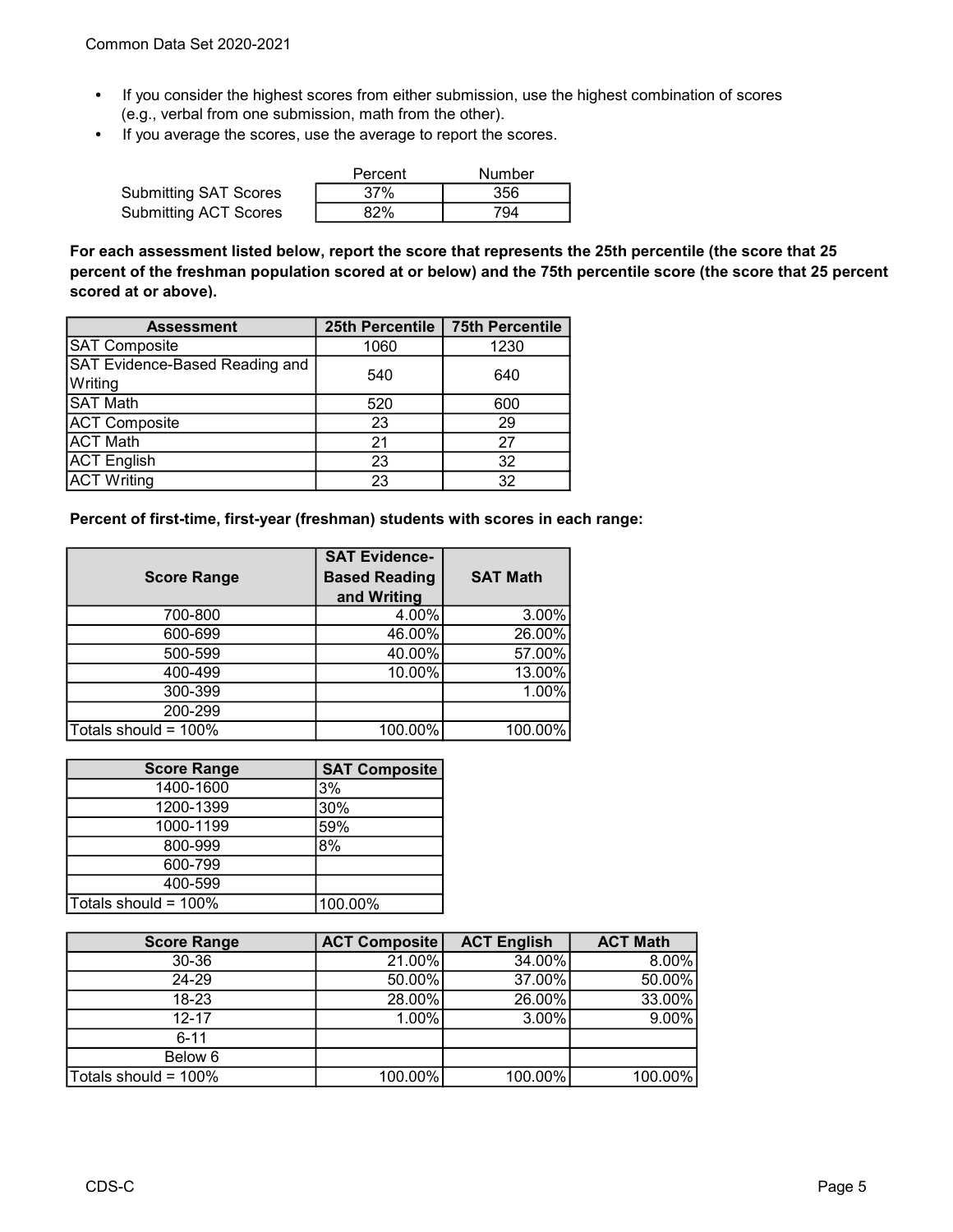C10 Percent of all degree-seeking, first-time, first-year (freshman) students who had high school class rank within each of the following ranges (report information for those students from whom you collected high school rank information)

| <b>Assessment</b>                                                         | <b>Percent</b> |                           |
|---------------------------------------------------------------------------|----------------|---------------------------|
| Percent in top tenth of high school graduating class                      | 29%            |                           |
| Percent in top quarter of high school graduating class                    | 57%            |                           |
| Percent in top half of high school graduating class                       |                | 85% Top half +            |
| Percent in bottom half of high school graduating class                    |                | $15\%$ bottom half = 100% |
| Percent in bottom quarter of high school graduating class                 | 2%             |                           |
| Percent of total first-time, first-year (freshmen) students who submitted |                |                           |
| high school class rank:                                                   | 31%            |                           |

C11 Percentage of all enrolled, degree-seeking, first-time, first-year (freshman) students who had high school grade-point averages within each of the following ranges (using 4.0 scale). Report information only for those students from whom you collected high school GPA.

| <b>Score Range</b>                        | <b>Percent</b> |
|-------------------------------------------|----------------|
| Percent who had GPA of 4.0                | 38.00%         |
| Percent who had GPA between 3.75 and 3.99 | 24.00%         |
| Percent who had GPA between 3.50 and 3.74 | 17.00%         |
| Percent who had GPA between 3.25 and 3.49 | 12.20%         |
| Percent who had GPA between 3.00 and 3.24 | 6.20%          |
| Percent who had GPA between 2.50 and 2.99 | 2.60%          |
| Percent who had GPA between 2.0 and 2.49  | 0.00%          |
| Percent who had GPA between 1.0 and 1.99  |                |
| Percent who had GPA below 1.0             |                |
| Totals should = 100%                      |                |

C12 Average high school GPA of all degree-seeking, first-time, first-year (freshman) students who submitted GPA:

|                  | Percent of total first-time, first-year (freshman) students who submitted |
|------------------|---------------------------------------------------------------------------|
| high school GPA: |                                                                           |

| 3.80%  |  |
|--------|--|
| 99.00% |  |

## C13-C20: Admission Policies

## C13 Application Fee

If your institution has waived its application fee for the Fall 2021 admission cycle please select no.

|                                                      | Yes | No |
|------------------------------------------------------|-----|----|
| Does your institution have an application fee?       |     |    |
| Amount of application fee:                           | 40  |    |
|                                                      | Yes | No |
| Can it be waived for applicants with financial need? |     |    |

If you have an application fee and an on-line application option, please indicate policy for students who apply on-line:

| Same fee |
|----------|
| Free     |
| Reduced  |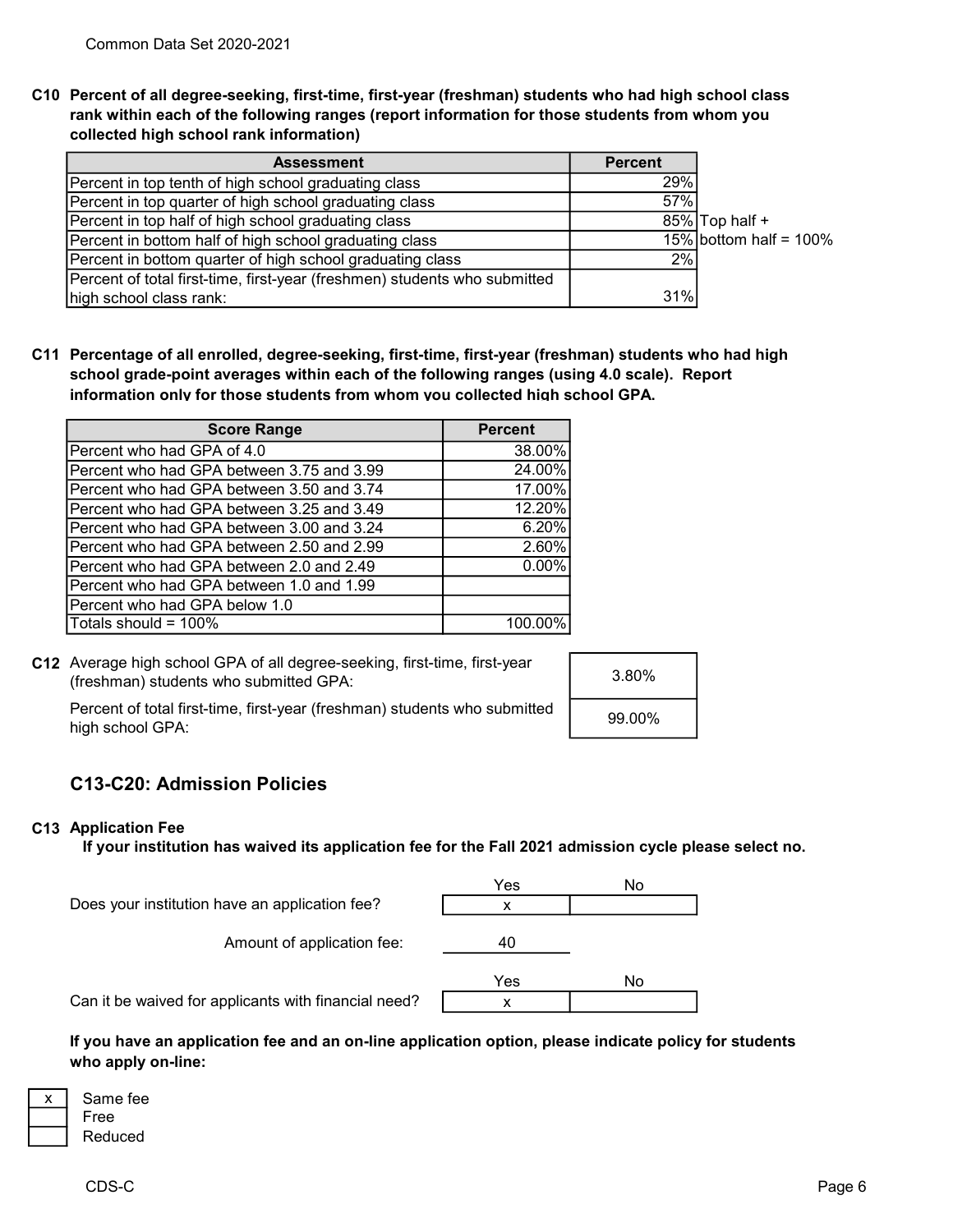|                                                                              | Yes | No |
|------------------------------------------------------------------------------|-----|----|
| Can on-line application fee be waived for<br>applicants with financial need? |     |    |

#### C14 Application closing date

|                                                   | Yes | Nc |
|---------------------------------------------------|-----|----|
| Does your institution have an application closing |     |    |
| date?                                             |     |    |

|                                 | Date |
|---------------------------------|------|
| Application closing date (fall) |      |
| <b>Priority Date</b>            |      |

|                                                                                    | Yes | No |
|------------------------------------------------------------------------------------|-----|----|
| C15 Are first-time, first-year students accepted for terms other than the<br>fall? |     |    |

#### C16 Notification to applicants of admission decision sent (fill in one only)

| On a rolling basis beginning | 1-Nov |
|------------------------------|-------|
| By (date):                   |       |
| Other:                       |       |

### C17 Reply policy for admitted applicants (fill in one only)

| X. | Must reply by (date):           | 1-Mav |                              |
|----|---------------------------------|-------|------------------------------|
|    | No set date                     |       |                              |
|    | Must reply by May 1st or within |       | weeks if notified thereafter |
|    | Other:                          |       |                              |

Deadline for housing deposit (MMDI 1-May Amount of housing deposit: 250

Refundable if student does not enroll?

| Yes, in full |
|--------------|
| Yes, in part |
| N٥           |

### C18 Deferred admission

|                                                                                 | Yes | Nο |
|---------------------------------------------------------------------------------|-----|----|
| Does your institution allow students to postpone enrollment after<br>admission? |     |    |
| If yes, maximum period of postponement:<br>one vear                             |     |    |

#### C19 Early admission of high school students

|                                                                                 | Yes | Nο |
|---------------------------------------------------------------------------------|-----|----|
| Does your institution allow high school students to enroll as full-time, first- |     |    |
| time, first-year (freshman) students one year or more before high school        | х   |    |
| . draduation?                                                                   |     |    |

C20 Common Application: Question removed from CDS. (Initiated during 2006-2007 cycle)